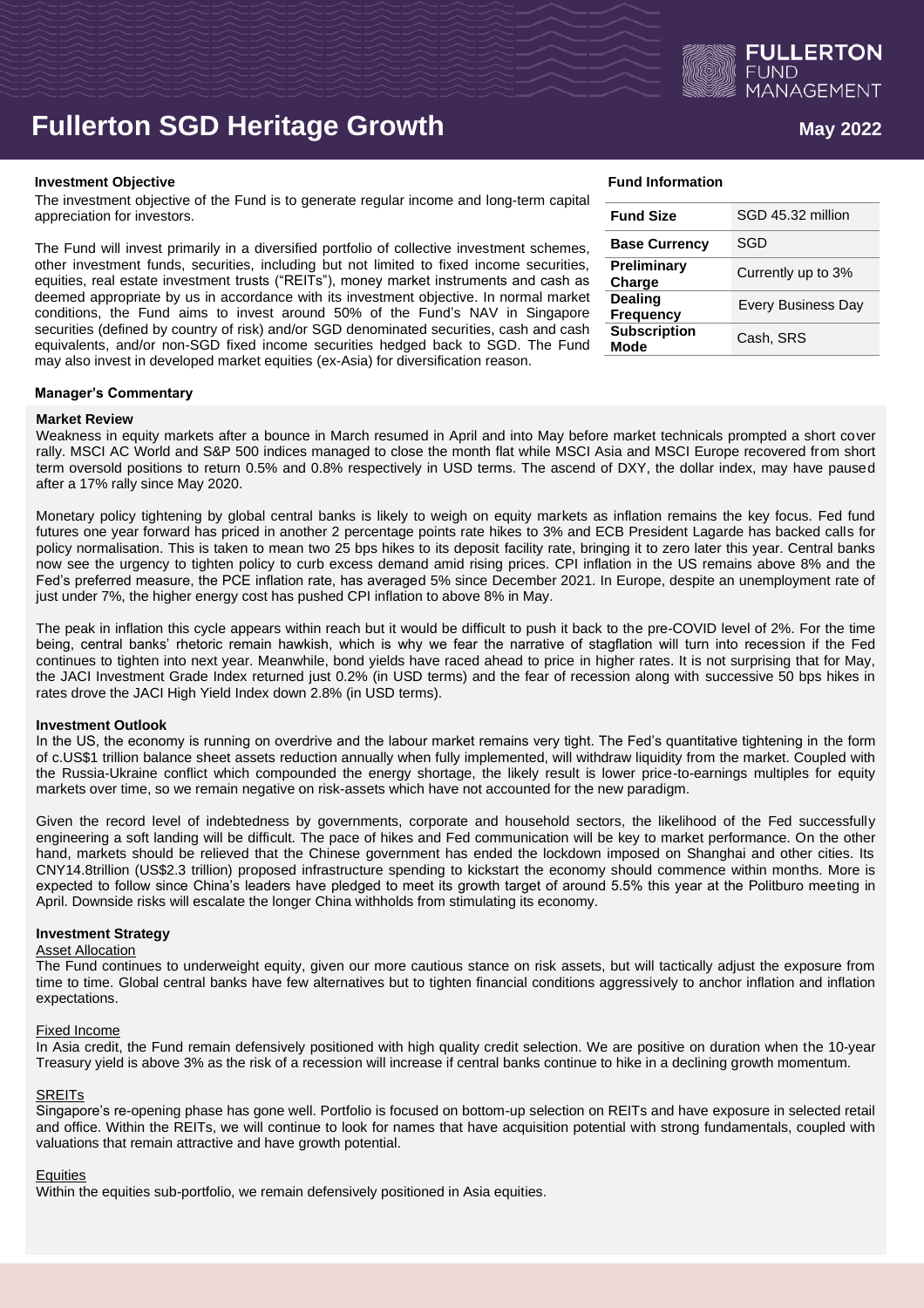# **Performance (%)**

|                              | 1 month | 3 months | 6 months | 1 year   | 3 years                  | 5 years                  | <b>Since</b><br><b>Inception</b> |
|------------------------------|---------|----------|----------|----------|--------------------------|--------------------------|----------------------------------|
| A-SGD (bid-to-bid)           | $-2.53$ | $-3.27$  | $-8.65$  | $-9.83$  | 3.63                     | $\overline{\phantom{0}}$ | 3.48                             |
| A-SGD (offer-to-bid)         | $-5.37$ | $-6.09$  | $-11.31$ | $-12.46$ | 2.62                     | $\overline{\phantom{0}}$ | 2.48                             |
| <b>B-SGD</b> (bid-to-bid)    | $-2.53$ | $-3.27$  | $-8.65$  | $-9.83$  | 3.63                     | $\overline{\phantom{0}}$ | 3.48                             |
| <b>B-SGD</b> (offer-to-bid)  | $-5.37$ | $-6.09$  | $-11.31$ | $-12.46$ | 2.62                     | $\overline{\phantom{0}}$ | 2.48                             |
| <b>B1-USD</b> (bid-to-bid)   | $-2.56$ | $-3.25$  | $-8.64$  | $-9.82$  | $\overline{\phantom{0}}$ | $\overline{\phantom{0}}$ | $-2.95$                          |
| <b>B1-USD</b> (offer-to-bid) | $-5.40$ | $-6.07$  | $-11.30$ | $-12.44$ | $\overline{\phantom{0}}$ | $\overline{\phantom{a}}$ | $-4.84$                          |

Returns are calculated on a single pricing basis in SGD with net dividends and distributions (if any) reinvested. Offer-to-bid returns include an assumed preliminary charge of 3% which may or may not be charged to investors. Returns more than a year are annualised.

# **Asset Allocation (%)**<sup>1</sup>

| Equities                  | 15.7 |
|---------------------------|------|
| <b>REITS</b>              | 42.6 |
| Fixed Income              | 18.9 |
| Cash and cash equivalents | 22.8 |

# **Country Exposure (%)**<sup>1</sup>

| Singapore               | 69.5 |
|-------------------------|------|
| China                   | 10.3 |
| India                   | 4.8  |
| Indonesia               | 4.4  |
| Taiwan                  | 2.8  |
| Hong Kong               | 2.2  |
| Korea                   | 1.9  |
| <b>Developed Market</b> | 1.7  |
| Thailand                | 1.3  |
| Malaysia                | 0.6  |
| Philippines             | 0.3  |
| Others                  | 0.2  |

# **Top 5 Holdings (Equities, % of NAV) Top 5 Holdings (REITs, % of NAV)**

| United Overseas Bank Ltd                  | 5.6 |
|-------------------------------------------|-----|
| Singapore Telecommunications Ltd          | 1.6 |
| <b>Bharti Airtel Ltd</b>                  | 1.5 |
| <b>Taiwan Semiconductor Manufacturing</b> | 12  |
| Telkom Indonesia (Persero) TBK            | 0 9 |

# Top 5 Holdings (Fixed Income, % of NAV) **Fund Statistics**

| Shenhua Overseas Capital 3.875% Jan 2025           | 0.3 |
|----------------------------------------------------|-----|
| Keppel Corp Ltd 2.459% Jun 2025                    | 0.3 |
| Beijing State-Owned Assets Mgmt 4.125%<br>May 2025 | 0.2 |
| Shangri-la Hotel Limited 4.5% Nov 2025             | 0.2 |
| Oversea-Chinese Banking 1.832% Sep 2030            | 0 2 |

#### **Sector Exposure (%)** 1

| Real Estate                   | 58.0 |
|-------------------------------|------|
| Financials                    | 17.3 |
| <b>Communication Services</b> | 6.5  |
| Information Technology        | 4.5  |
| Energy                        | 4.1  |
| Industrials                   | 3.0  |
| <b>Consumer Discretionary</b> | 2.6  |
| Utilities                     | 1.2  |
| Materials                     | 1.1  |
| Government                    | 0.8  |
| <b>Consumer Staples</b>       | 0.7  |
| <b>Health Care</b>            | 0.2  |

| Capitaland Integrated Commercial Trust | 10.7 |
|----------------------------------------|------|
| Ascendas Real Estate Investment Trust  | 9.0  |
| Keppel REIT                            | 44   |
| Frasers Logistics & Commercial Trust   | 44   |
| Mapletree Industrial Trust             | 3 R  |
|                                        |      |

| <b>Fixed Income</b>                |           |
|------------------------------------|-----------|
| Duration                           | 5.4 years |
| Average Credit Rating <sup>2</sup> | BBB+      |
| Yield-to-Worst <sup>3</sup>        | 5.1%      |
| <b>Equities</b>                    |           |
| Dividend Yield                     | $2.2\%$   |
| Price to Book                      | 2.6x      |
| Price to Earnings                  | 21.9x     |
| <b>S-REITS</b>                     |           |
| Dividend Yield                     | 4.9%      |
| Price to Book                      | 1.1x      |
| <b>Price to Earnings</b>           | 14.4x     |